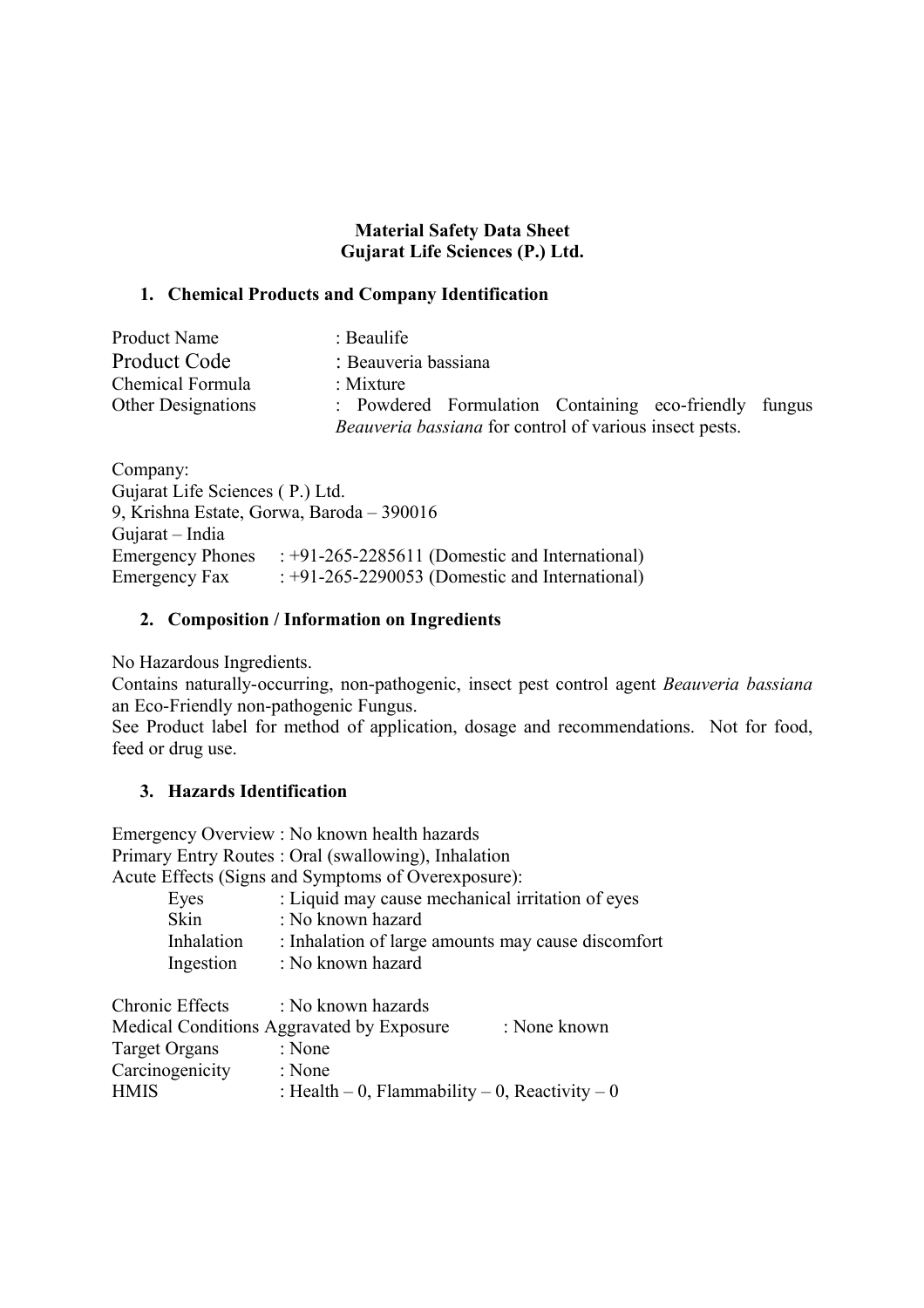# **4. First Aid Measures**

| Eyes       | : Flush with water for at least 15 minutes. Get medical attention if<br>Irritation persists. |
|------------|----------------------------------------------------------------------------------------------|
| Skin       | : Wash with soap and water                                                                   |
| Inhalation | : Remove person to fresh air. Get medical attention if discomfort<br>Persists                |
| Ingestion  | : No treatment necessary                                                                     |

# **5. Fire Fighting Measures**

| Flash Point                       | : None                     |
|-----------------------------------|----------------------------|
| <b>Autoignition Temperature</b>   | : Not Applicable           |
| <b>Explosive Limits</b>           | : LEL: Not Applicable      |
|                                   | <b>UEL:</b> Not Applicable |
| <b>Extinguishing Media</b>        | : Use media suitable for   |
|                                   | Surrounding fire           |
| Unusual Fire or Explosive Hazards | : Not Known                |
| Fire Fighting Instructions        | : No special requirement   |
|                                   |                            |

# **6. Accidental Release Measures**

| Large Spill / Leak Procedure | : Contain spill and recover for use |
|------------------------------|-------------------------------------|
|                              | or disposal                         |
| <b>Small Spills</b>          | : Flush area with water             |

# **7. Storage and handling**

| <b>Storage Requirements</b> | : Store in original container in<br>clean, cool and dry place. Use<br>before expiration date printed on<br>package |
|-----------------------------|--------------------------------------------------------------------------------------------------------------------|
| <b>Handling Precautions</b> | : No special handling requirements.<br>Follow normal hygienic and                                                  |

housekeeping standards for

agricultural products

# **8. Exposure Control / Personal Protection**

| Ventilation                     | : Special ventilation is not required                                                                                                    |
|---------------------------------|------------------------------------------------------------------------------------------------------------------------------------------|
| Protective Clothing / Equipment | : No special requirement                                                                                                                 |
| Respirator                      | : Not required                                                                                                                           |
| Contaminated Equipment          | : Clean with soap and water                                                                                                              |
| Comments                        | : Practice general personal hygiene<br>after using this product. Wash<br>hands with soap and water before<br>eating, drinking or smoking |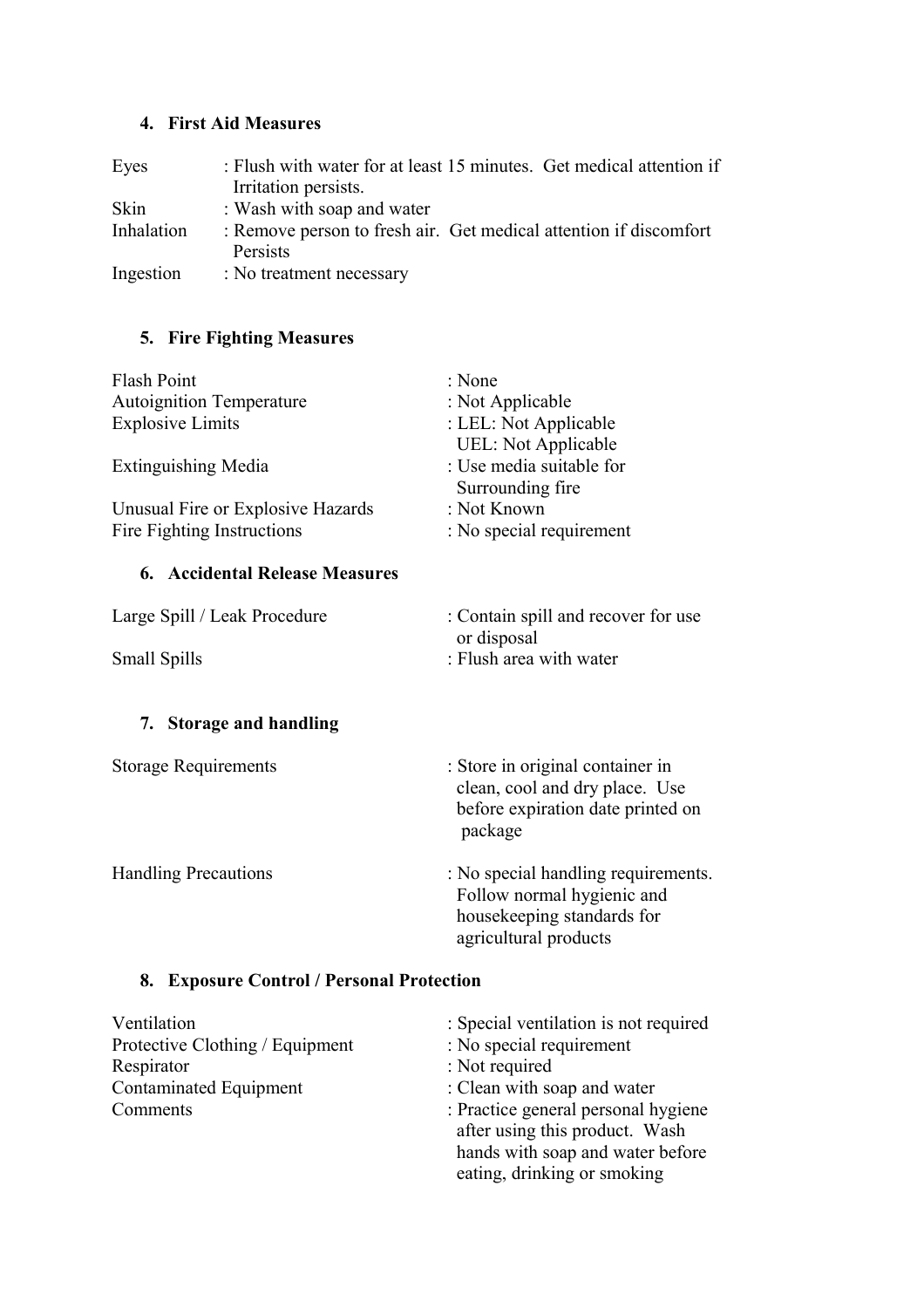#### **9. Physical and Chemical Properties**

| <b>Physical State</b> | : Liquid          |
|-----------------------|-------------------|
| Colour                | : Dark brown      |
| Odour                 | : Mild            |
| Water Solubility      | : Soluble         |
| % Volatile volume     | : Not determined  |
| Specific Gravity      | : >1              |
| Vapour Pressure       | : Not determined  |
| Vapour Density        | : Not determined  |
| pH                    | $: 6.5 - 7.0$     |
| <b>Melting Point</b>  | : Not Determined  |
| <b>Boiling Point</b>  | : $100^{\circ}$ C |
| Freezing Point        | :4°C              |
|                       |                   |

#### **10. Stability and Reactivity**

| Stability                           | : Stable                    |
|-------------------------------------|-----------------------------|
| Conditions to avoid                 | : None                      |
| Hazardous Polymerization            | $\therefore$ Will not occur |
| Chemical Incompatibilities          | : As recommended on label   |
| Hazardous products of decomposition | : None                      |

#### **11. Toxicological Information**

| Eye Effects / Eye Irritation    | : Non-irritating        |
|---------------------------------|-------------------------|
| <b>Acute Oral Effects</b>       | : None                  |
| <b>Acute Inhalation Effects</b> | : None                  |
| <b>Acute Dermal Effects</b>     | : None                  |
| <b>Skin Irritation</b>          | : Non-irritating        |
| Skin Sensitization              | : Not a skin sensitizer |

#### **12. Ecological Information**

The product contains non-pathogenic, non-hazardous and non-toxic, naturally occurring constituents and is biodegradable.

#### **13. Disposal Consideration**

Disposal: Small amounts of the product which cannot be used according to the label instructions may be disposed off in a landfill

RCRA Waste Status: This product is not regulated as a hazardous waste. State and local regulation may affect the disposal of this product. Consult your state, local or provincial environmental agency for disposal of waste other than by use accordingly to instructions.